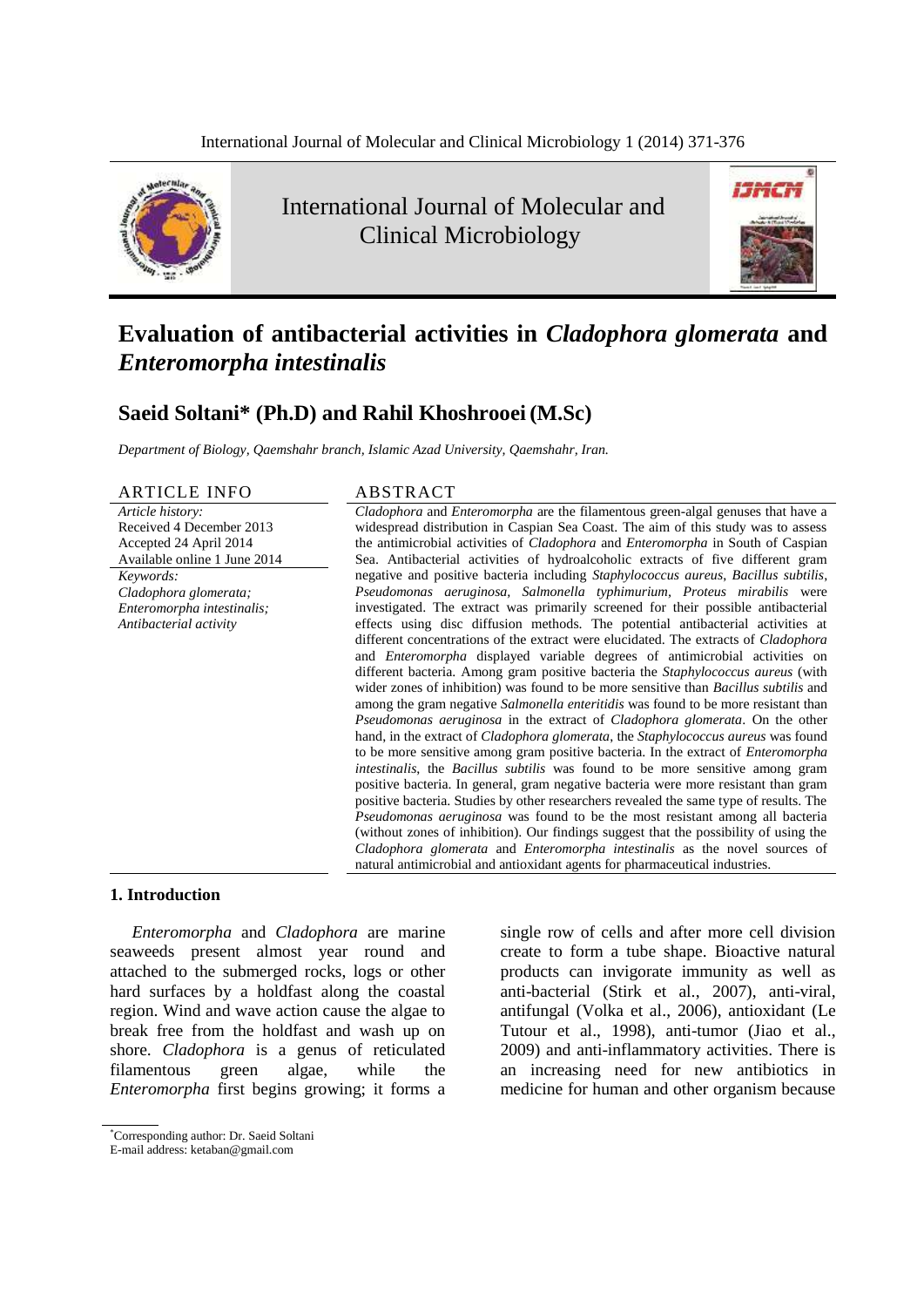372 S.Soltani and R.Khoshrooei*/* International Journal of Molecular and Clinical Microbiology 1 (2014) 371-376

of the evolving resistance of microorganisms to existing antibiotics. Competition for life led to the product of antimicrobial defense strategies in algae, offer a particularly rich source of potential new antibacterial substance (Bansemir et al., 2006). Antibacterial activity of extracts studied in some of red, brown and green algae demonstrated that vary in different seaweeds and is proportional with the content of active compounds (Bansemir et al., 2006). Antibacterial activity has been widely investigated for new classes of antibiotics with novel structures that are effective against human pathogens (Vlachos et al., 1999, Abourriche et al., 1999 and Kajiwara et al., 2006). In the shallow coastal zone of the southern Caspian Sea the filamentous algae *Cladophora* sp. and *Enteromorpha* sp. are dominant benthic plants. They predominantly are found to be attached to rocky and stony shores.

This work determines the antibacterial activity of the several gram positive and negative bacteria (*Salmonella typhimurium*, *Staphylococcus aureus*, *Pseudomonas aeruginosa*, *Bacillus subtilis* and *Proteus mirabilis*) in response to *Cladophora glomerata* and *Enteromorpha intestinalis* extracts. The present paper reports the results of a research aimed to verify the antibacterial activity in the extract of the green algae *Cladophora* and *Enteromorpha* from the floating benthic populations of south coast of the Caspian Sea in Sari, Iran, in order to understand the efficacy of this algae as a foodstuff as well as in medicine and recommends its use in human diets and commercial purpose.

# **2. Materials and Methods**

# *2.1. Chemicals*

Muller Hinton Agar, Nutrient broth and DMSO were purchased from Merck (Germany). All other chemicals were of analytical grade or purer.

#### *2.2. Collection and preparation of sample*

Samplings were carried out in the southern coast of the Caspian Sea in Sari, Mazandaran Province, Iran, in summer 2011. Samples of

*Enteromorpha intestinalis* and *Cladophora glomerata* were collected manually from the rocks (Figure 1). Harvested macro-algae were stored in plastic bags for transport to the laboratory. Voucher specimen of species were pressed and stored in 5% formalin according to Burrows (1991), Voucher (No. 122 for *Enteromorpha intestinalis* and No. 121 for *Cladophora glomerata*) are deposited in herbarium (Qaemshahr branch, Islamic azad university, Qaemshahr, Iran). Biomass was rinsed with fresh water to eliminate other materials such as sand and shells. The macroalgae were stored in the laboratories for further analysis.

## *2.3. Collection and preparation of algal extracts*

Dried materials were coarsely grounded before extraction. Five gram of dried materials was extracted by maceration with 70% ethanol (1h sonication and filtration; for 2 times). The extracts were then separated from the sample residue by filtration through Whatman No.1 filter paper. The extracts were then concentrated in a rotary evaporator under reduced pressure until a crude solid extract was obtained which were then freeze-dried for complete solvent removal.

# *2.4. Microorganisms used and determination of antibacterial activity*

Five bacterial strains (gram positive and negative) were selected for this study. Gram positive species were *Bacillus subtilis* and *Staphylococcus aureus* while the gram negative species were *Proteus mirabilis*, *Pseudomonas aeruginosa* and *Salmonella typhimurium*. Each bacterial strain was incubated in nutrient broth at 37ºC overnight (14 h), and the test bacterial solutions were prepared with the same broth to give a concentration of  $1.5 \times 10^8$  CFU ml<sup>-1</sup>. Suspensions of microorganisms were transferred onto the surface of Muller Hinton Agar media and spread evenly over the entire surface of the plates. Blank discs (6.4 mm, Padtan Teb, Iran) impregnated with 20 µl of a serial 20-fold dilution of extract compounds (100, 50, 25, 12.5, 6.25, 3.125, 1.565 mg  $\text{ml}^{-1}$ ) were prepared using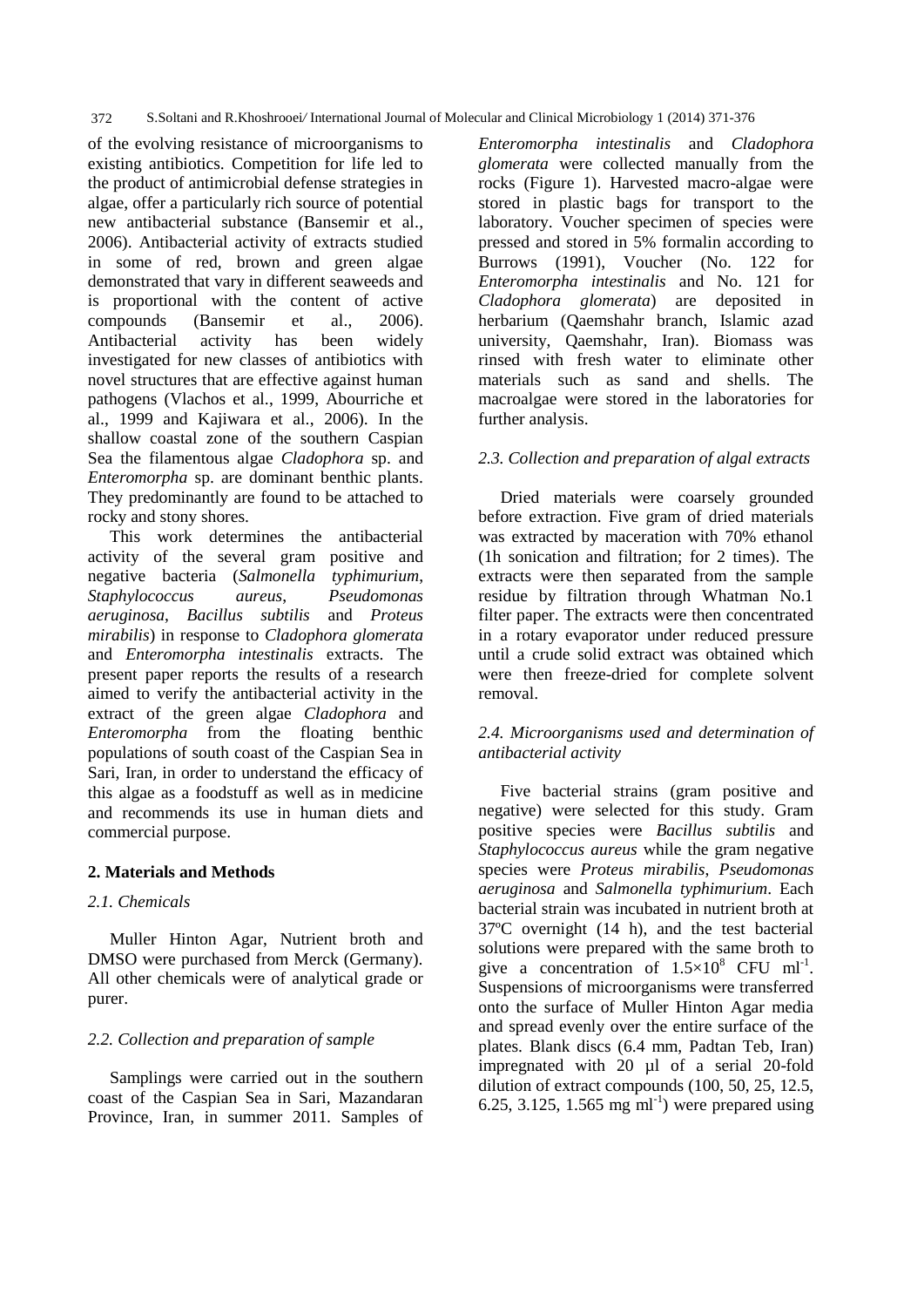50% DMSO. The plates spread with bacteria were incubated at 37ºC for 24 h. After incubation, the inhibition zones formed around the disks were measured (Androw 2001).

Gentamycin disc (10 µg), Cefalexin disc (30µg) and Tetracycline disc (30μg) were used as positive control (Figure 2).



**Figure 1.** Sampling location (1.Satellite image 2. Place image 3. Algae attached to rock)

#### *2.5. Statistical analysis*

Experimental results are expressed as means ± SD. All measurements were replicated three times. The data were analyzed by analysis of variance  $(P<0.05)$  and the means separated by Duncan's multiple range test. The  $IC_{50}$  values were calculated from linear regression analysis.

#### **3. Results**

# *3.1. Determination of antibacterial activity of Cladophora glomerata*

The inhibitory effects of the concentrations of *Cladophora glomerata* extract on the growth of various gram positive and negative bacteria by disc diffusion method is shown in Table 1. The extract showed activity against gram positive as well as gram negative bacteria and the inhibitory effects were augmented with increase in extract concentrations. The *Cladophora* extract displayed variable degrees of antimicrobial activity on different bacteria. The *Staphylococcus aureus* was found to be more sensitive among gram positive bacteria. Among gram negative *S. typhimurium* was found to be more resistant than *P. mirabilis*. In general, gram negative bacteria were more resistant than gram positive bacteria. The *Pseudomonas aeruginosa* was found to be the most resistant among all bacteria (without zones of inhibition).

# *3.2. Determination of antibacterial activity of Enteromorpha intestinalis*

The inhibitory effects of the concentrations of *Enteromorpha intestinalis* extract on the growth of various gram positive and negative bacteria of disc diffusion method is shown in Table 2. The extract showed activity against gram positive as well as gram negative bacteria and inhibitory effects were augmented with increase in extract concentrations the same as *Cladophora* extract. The *Enteromorpha* extract displayed variable degrees of antimicrobial activity on different bacteria. The *Staphylococcus aureus* was found to the most sensitive among gram positive bacteria. In contrast to *Cladophora* extract, among gram negative *P.mirabilis* was found to be most resistant than *S. typhimurium*. In general, gram negative bacteria were more resistant than gram positive bacteria. The *Pseudomonas aeruginosa* was found to be the most resistant among all bacteria (without zones of inhibition).

## **4. Discussion**

Natural products are in great demand owing to their various biological properties and bioactive components which have been shown to have antibacterial, anticoagulant, anti malarial, anti-inflammatory, anti protozoal, anti tuberculosis and anti viral effects. The studies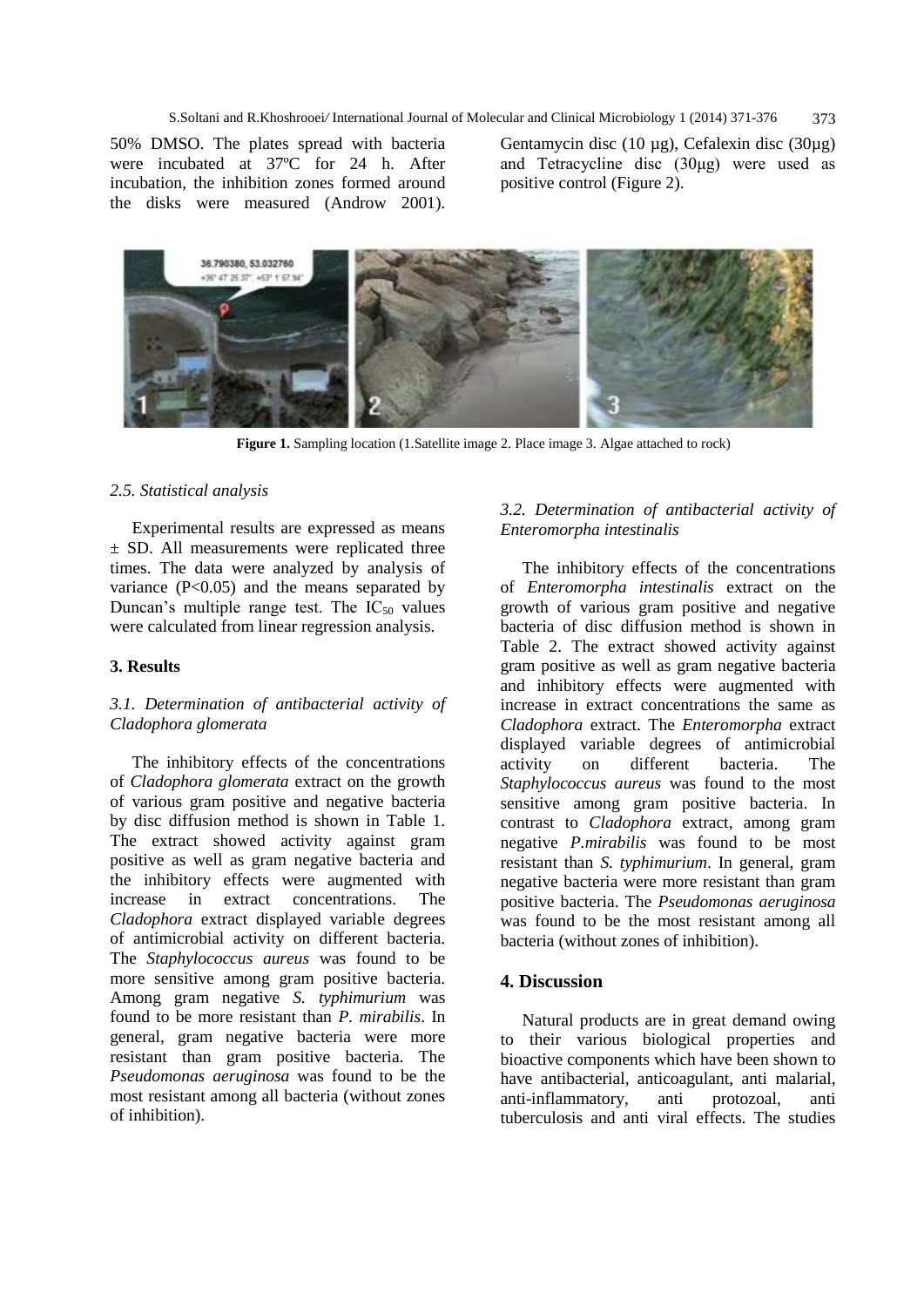374 S.Soltani and R.Khoshrooei*/* International Journal of Molecular and Clinical Microbiology 1 (2014) 371-376

for bioactive molecules in marine organisms have been growing in the last decade (Mayer et al., 2011). The purpose of this study was to evaluate the capability of different genus of seaweed from the coastal of the Caspian Sea on the growth of different bacteria. This study revealed different levels of bioactivity of the extracts from the two seaweeds analysed as well as different susceptibilities of the different gram positive and gram negative species of bacteria. Seaweeds extracts have the broadest antibacterial spectrum on different bacteria. Other studies also demonstrated that the extract from seaweeds including green, brown and red algae such as *Laminaria japonica*, *Kjellmaniella crassifolia*, *Gracilaria verrucosa* and *Ulva pertusa* showed strong antimicrobial activities against *Escherichia coli* and *Erwinia carotovora*  (Kajiwara et al., 2006). In green algae such as *Cladophora* and *Enteromopha*, there are several studies about antibacterial activities on different bacteria species. *Cladophora alba, Cladophora rupestris* and *Cladophora glomerata* showed various inhibition activity against several species of *Vibrio* spp. *Enteromorpha compressa* showed weak antimicrobial activity on *Pseudomonas anguilliseptica* and no antimicrobial activity on *Vibrio anguillarum*. This work demonstrated the screening of antibacterial activities of *Cladophora glomerata* and *Enteromorpha intestinalis* extracts. Those species collected from the coast of Caspian Sea showed different levels of antibacterial activities. The *Cladophora glomerata* extract showed more potent antibacterial activity against of *Staphylococcus*  *aureus* and *Proteus mirabilis* than *Salmonella typhimurium* and *Bacillus subtilis*. Also, the *Cladophora glomerata* extract showed more potent antibacterial activity against of *Staphylococcus aureus* and *Proteus mirabilis* than *Salmonella typhimurium* and *Bacillus subtilis*. On the other hand in *Enteromorpha intestinalis* extract showed more potent antibacterial activity against *Salmonella typhimurium* and *Proteus mirabilis* than *Bacillus subtilis* and *Staphylococcus aureus*. In *Pseudomonas aeruginosa*, extract showed no antibacterial activity in both of them.

In conclusion, our results showed that the investigated seaweeds may be a potential source of antibacterial compounds which could be used for the prevention and treatment of some bacteria. Differences between the results of the present investigation and the results of other studies may be due to the production of bioactive compounds related to the solvents used for the extraction or place of sampling. Moreover, all the investigated seaweeds could be a potential source of biologically active compounds. Identification of the antibacterial compounds of those extract will lead to their evaluation in considerable commercial potential in medicine, food production and the cosmetic industry.

#### **Acknowledgements**

This research was partially supported by a grant from the Research Council of Islamic Azad University, Qaemshahr branch, Qaemshahr, Iran.

|                         | Concentration of extract (mg/ml) |      |                          |      |      |       |                          |  |  |  |  |
|-------------------------|----------------------------------|------|--------------------------|------|------|-------|--------------------------|--|--|--|--|
| Bacteria name           | 100                              | 50   | 25                       | 12.5 | 7.25 | 3.125 | 1.565                    |  |  |  |  |
|                         | Inhibition zone(mm)              |      |                          |      |      |       |                          |  |  |  |  |
| Salmonella typhimurium  | 7.7                              | 6.3  | ۰                        |      |      |       | -                        |  |  |  |  |
| Staphylococcus aureus   | 22.5                             | 21.8 | 18                       | 13.8 | 8.7  |       |                          |  |  |  |  |
| Pseudomonasa aeruginosa |                                  |      | $\overline{\phantom{0}}$ | -    | -    |       | $\overline{\phantom{0}}$ |  |  |  |  |
| Bacillus subtilis       | 11.5                             | 9.2  | 8.2                      |      | -    |       | -                        |  |  |  |  |
| Proteus mirabilis       | 15                               | 13.8 | 12                       |      |      |       | $\overline{\phantom{a}}$ |  |  |  |  |
|                         |                                  |      |                          |      |      |       |                          |  |  |  |  |

**Table 1**.Antibacterial activity of *Cladophora glomerata* extract.

- no activity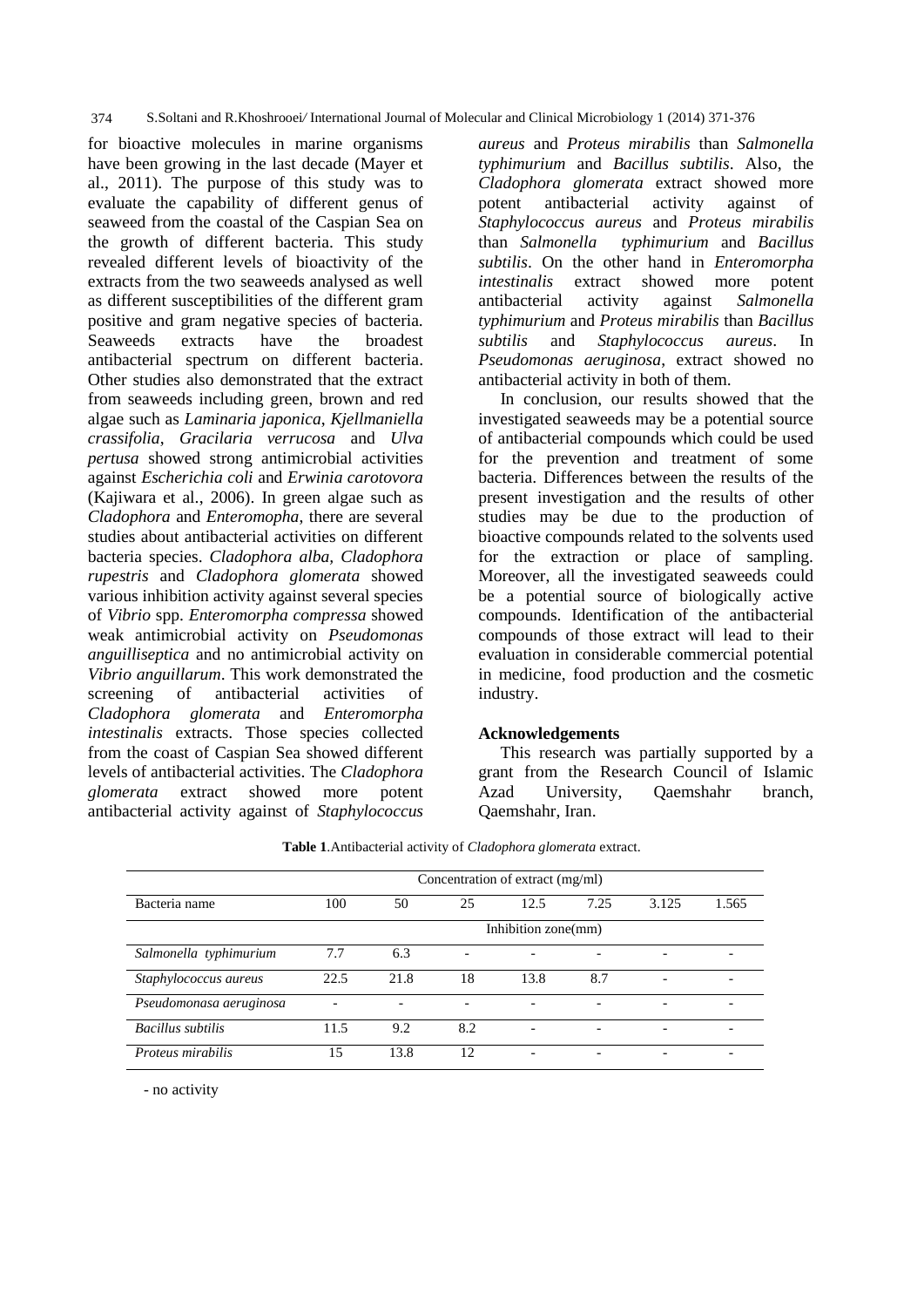| Concentration of extract (mg/ml) |                     |       |       |       |      |       |       |  |  |  |  |
|----------------------------------|---------------------|-------|-------|-------|------|-------|-------|--|--|--|--|
| Bacteria name                    | 100                 | 50    | 25    | 12.5  | 7.25 | 3.125 | 1.565 |  |  |  |  |
|                                  | Inhibition zone(mm) |       |       |       |      |       |       |  |  |  |  |
| Salmonella typhimurium           | 12.06               | 10.33 | 9.3   |       |      |       |       |  |  |  |  |
| Staphylococcus aureus            | 10.1                | 0.85  | 0.75  |       |      |       |       |  |  |  |  |
| Pseudomonasa aeruginosa          |                     |       |       |       |      |       |       |  |  |  |  |
| Bacillus subtilis                | 10.33               | 7.1   |       |       |      |       |       |  |  |  |  |
| <i>Proteus mirabilis</i>         | 12                  | 11    | 10.66 | 10.23 | 9.96 | 7.46  |       |  |  |  |  |

- no activity



**Figure 2.** Disc diffusion assay (A =Disc impregnated with antibiotics;  $B = Negative$  control; 1, 2= Bacillus subtilis and Proteus mirabilis with Tetracycline disc respectively; 3, 4= Bacillus subtilis and Proteus mirabilis with Cefalexin disc respectively).

#### **Refereces**

- Abourriche, A., Charrouf, M., Berrada, M., Bennamara, A., Chaib, N., Francisco, C., 1999. Antimicrobial activities and cytotoxicity of the brown alga Cystoseira tamariscifolia. Fitoterapia. 70: 611-614.
- antibacterial activity against fish pathogenic bacteria. Aquaculture. 252: 79–84.
- Burrows, E.M., 1991. Seaweeds of the British Isles volume 2 Chlorophyta. Natural history museum publications London.
- Jiao, L., Li, X., Li, T., Jiang, P., Zhang, L., Wu, M., Zhang, L., 2009. Characterization and anti-tumor activity of alkali-extracted polysaccharide from Enteromorpha intestinalis. International Immuno pharmacology. 9: 324–329.
- Kajiwara, T., Matsui, K., Akakabe, Y., Murakawa, T., Arai, C., 2006. Antimicrobial browninginhibitory effect of flavor compounds in seaweeds. J. Appl. Phycol. 18: 413–422.
- Le Tutour, B., Benslimane, F., Gouleau, M.P., Gouygou, J.P., Saadan, B., Quemeneur, F., 1998. Antioxidant and pro-oxidant activities of the brown algae, Laminaria digitata, Himanthalia
- Androw, J.M., 2001. BSAC Standardized disc susceptibility testing method. J. Antimicrob. Chemother. 7(5): 48-57.
- Bansemir, A., Blume, M., Schröder, S., Lindequist, U., 2006. Screening of cultivated seaweeds for elongata, Fucus vesiculosus, Fucus serratus and Ascophyllum nodosum. J. Appl. Phycol. 10:121– 129.
- Mayer, A.M.S., Rodriguez, A.D., Berlinck, R.G., Hamann, M.T., 2007. Marine pharmacology in 2003–4: marine compounds with anthelmintic antibacterial, anticoagulant, antifungal, antiinflammatory, antimalarial, antiplatelet, antiprotozoal, antituberculosis, and antiviral activities; affecting the cardiovascular, immune and nervous systems, and other miscellaneous mechanisms of action. Comp. Biochem. Physiol. C Toxicol. Pharmacol. 145, 553–581.
- Stirk, W.A., Reinecke, D.L., Staden, J., 2007. Seasonal variation in antifungal, antibacterial and acetylcholinesterase activity in seven South African seaweeds. J. Appl. Phycol. 19: 271–276.